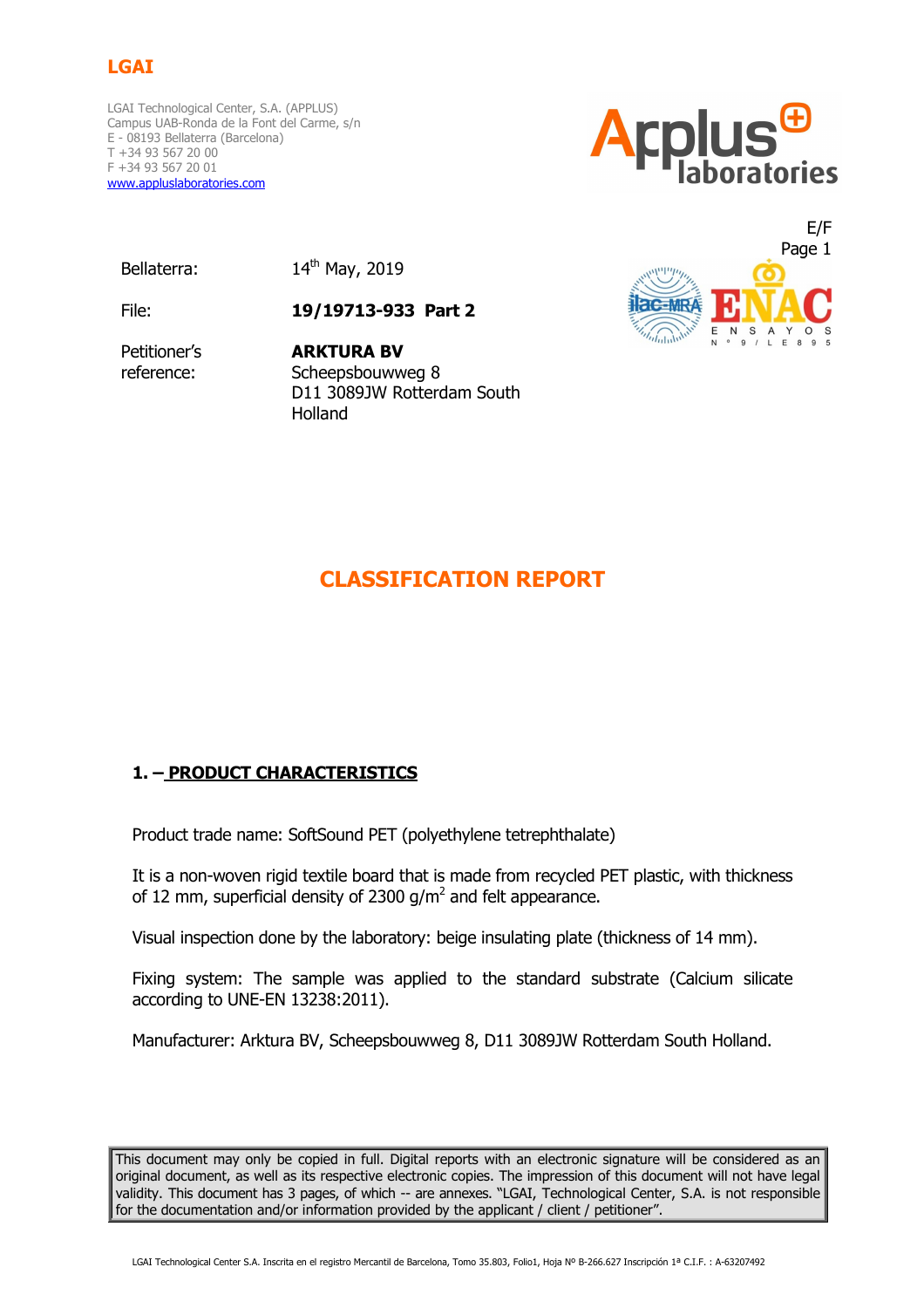

## File nº **19/19713-933 Part 2** Page 2

# **2. - CLASSIFICATION AND DIRECT APPLICATION FIELD**

This classification has been made in compliance with the procedures provided in Standard UNE-EN 13501-1:2007+A1:2010: "Fire classification of construction products and building elements. Part 1: Classification using data from reaction to fire tests".

#### **2.1. – Test report**

| <b>Name of the Laboratory</b> | Applus - LGAI                                        |  |  |  |
|-------------------------------|------------------------------------------------------|--|--|--|
| <b>Name of the Petitioner</b> | <b>ARKTURA BV</b>                                    |  |  |  |
| Test Report Number            | 19/19713-933 Part 1                                  |  |  |  |
| Testing method                | UNE-EN ISO 11925-2:2011<br>UNE-EN 13823:2012+A1:2016 |  |  |  |

## **2.2. – Test results**

|                                           | <b>RESULTS - SoftSound PET (polyethylene tetrephthalate)</b> |             |                |                   |  |  |  |  |
|-------------------------------------------|--------------------------------------------------------------|-------------|----------------|-------------------|--|--|--|--|
| <b>Testing</b><br>method                  | <b>CRITERIA CLASS B</b>                                      | Nº OF TESTS | <b>AVERAGE</b> | <b>COMPLIANCE</b> |  |  |  |  |
| <b>UNE-EN ISO</b><br>11925-2:2011         | $F_s \le 150$ mm en 60 s                                     | 12          | $F_s < 150$ mm | <b>YES</b>        |  |  |  |  |
|                                           | Paper inflammation                                           |             | <b>NO</b>      | <b>YES</b>        |  |  |  |  |
| <b>UNE-EN</b><br>13823:2012<br>$+A1:2016$ | $FIGRA_{0.2 \text{ MJ}} \leq 120 \text{ W/s}$                | 3           | 6.32           | <b>YES</b>        |  |  |  |  |
|                                           | $LFS <$ edge of sample                                       | 3           | $<$ to edge    | <b>YES</b>        |  |  |  |  |
|                                           | THR <sub>600s</sub> $\leq$ 7,5 MJ                            | 3           | 0.26           | <b>YES</b>        |  |  |  |  |
|                                           | <b>CRITERIA subclass 's1'</b>                                | Nº OF TESTS | <b>AVERAGE</b> | <b>COMPLIANCE</b> |  |  |  |  |
|                                           | SMOGRA $\leq$ 30 m <sup>2</sup> /s <sup>2</sup>              | 3           | 2.79           | <b>YES</b>        |  |  |  |  |
|                                           | $TSP_{600s} \le 50$ m <sup>2</sup>                           | 3           | 27.81          | <b>YES</b>        |  |  |  |  |
|                                           | <b>CRITERIA subclass 'd0'</b>                                | Nº OF TESTS | <b>AVERAGE</b> | <b>COMPLIANCE</b> |  |  |  |  |
|                                           | Fall of droplets/particles in<br>flames within 600s          | 3           | NO.            | <b>YES</b>        |  |  |  |  |